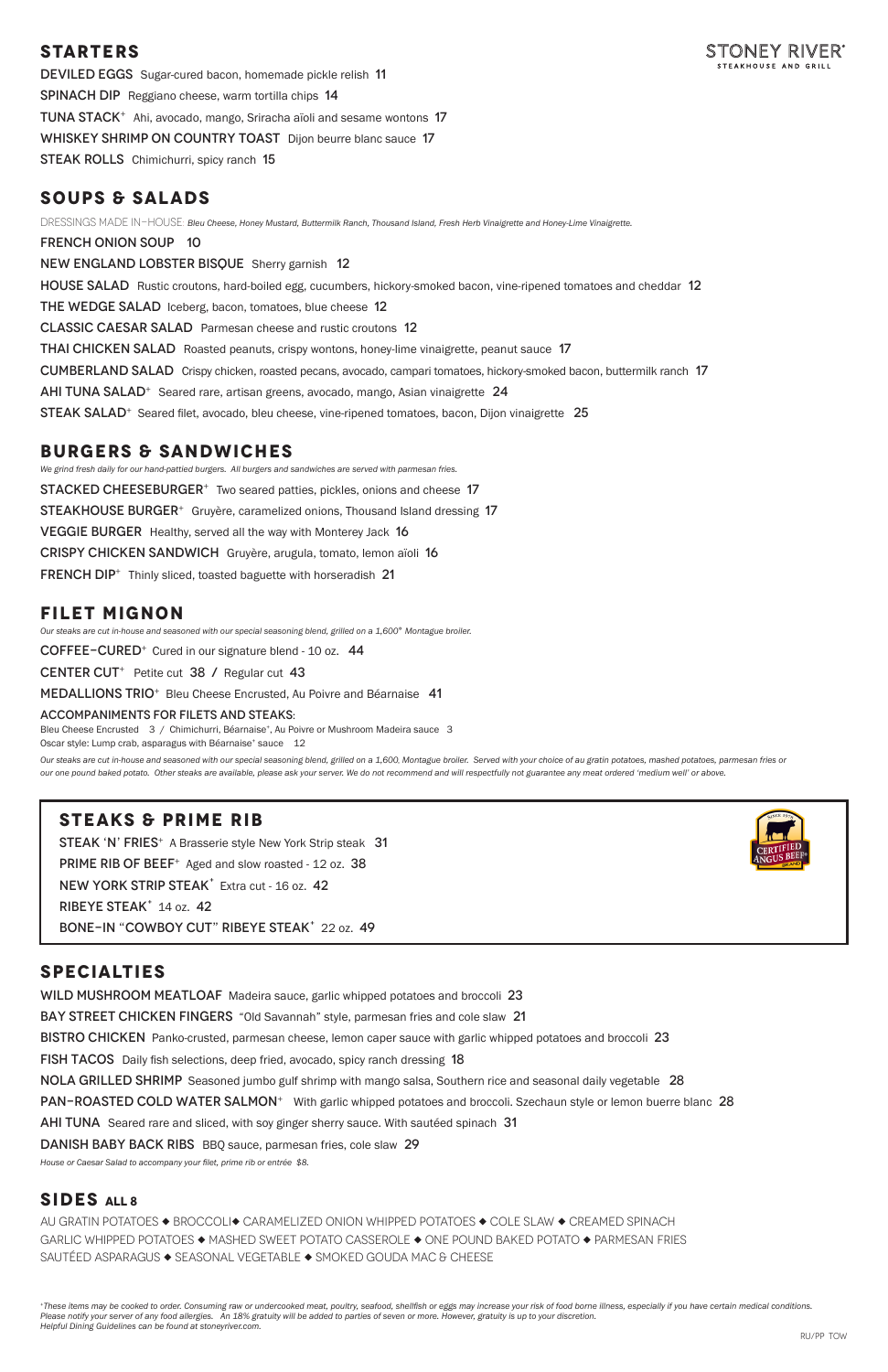# REDS

### CABERNET SAUVIGNON & CABERNET BLENDS

CH. STE. MICHELLE "INDIAN WELLS" – Columbia Valley 10/37 QUILT – Napa Valley 13/49 AUSTIN HOPE – Paso Robles 14/53 HONIG – Napa Valley 15/57 LONG SHADOWS "FEATHER" - Columbia Valley 85 JORDAN – Alexander Valley 88 STAGS LEAP "THE INVESTOR" – Napa Valley 90 CHALK HILL ESTATE RED – Chalk Hill 90 KULETO *ESTATE* – Napa Valley 95 PAPILLON *BY ORIN SWIFT* – Napa Valley 115 FAUST – Napa Valley 125 CAYMUS VINEYARDS – Napa Valley 130 PRIDE MOUNTAIN - Napa Valley 135 CADE *ESTATE* – Howell Mountain 150 PAUL HOBBS - Napa Valley 150 SHAFER "ONE POINT FIVE" – Napa Valley, Stags Leap District 200 CAYMUS SPECIAL SELECTION – Napa Valley 225

#### **MERLOT**

J. LOHR "LOS OSOS" – Paso Robles 11/41 SEBASTIANI VINEYARDS – Sonoma County 12/45 MARKHAM – Napa Valley 13/49 DUCKHORN VINEYARDS – Napa Valley 85 MINER FAMILY *STAGECOACH* – Napa Valley 90

### PINOT NOIR

ELOUAN – Willamette Valley 11/41 ANGELS INK – Monterey, California 12/45 BÖEN – Russian River Valley 14/53 FLOWERS – Sonoma Coast 16/61 ARGYLE – Willamette Valley 42 MEIOMI – California 50 CHALONE *ESTATE* – Chalone AVA 50 GARY FARRELL – Russian River Valley 65 FOLEY *ESTATE* – Sta. Rita Hills 70 BELLE GLOS "DAIRYMAN"– Russian River Valley 85 SLANDER *BY ORIN SWIFT* – Napa Valley 90 ARGYLE "NUTHOUSE" – Eola-Amity Hills, Oregon 95

LA MARCA PROSECCO - DOC Vento 10/37 BOUVET-LADUBAY EXCELLENCE – Loire Valley, France 11/41 GRUET BRUT – New Mexico 11/41 VEUVE CLICQUOT YELLOW LABEL – France 16/61 DOM PERIGNON BRUT – France 195

#### **CHARDONNAY**

SAINTSBURY *BROWN RANCH* – Carneros 100

#### ZINFANDEL

JOEL GOTT – California 10/37

PREDATOR "OLD VINE" - Lodi 11/41

8 YEARS IN THE DESERT *BY ORIN SWIFT* – California 15/57

SALDO – California 60

HENDRY *BLOCK 7 & 22 -* Napa Valley 60

RIDGE *LYTTON SPRINGS* – Dry Creek Valley 65

### DESSERT SELECTIONS

FONSECA BIN 27 – Portugal 30

FAR NIENTE DOLCE SEMILLON *375 ML BOTTLE* – Napa Valley 85

DASHWOOD - Marlborough, New Zealand 11/41

# RED WINES CONTINUED...

#### OTHER INTERESTING REDS

TILIA MALBEC – Mendoza, Argentina 10/37 THE SEEKER MALBEC – Mendoza, Argentina 11/41 SHINAS ESTATE "THE GUILTY" SHIRAZ – Victoria, Australia 11/41 THE PRISONER – California 15/57 ABSTRACT *BY ORIN SWIFT* – California 16/61 L'ECOLE NO. 41 SYRAH - Columbia Valley 50 CAYMUS-SUISUN "GRAND DURIF" PETITE SYRAH –California 55 STAG'S LEAP – Napa Valley 72 MOLLYDOOKER "CARNIVAL OF LOVE" – McLaren Vale, South Australia 135 NEWTON "THE PUZZLE" – Napa Valley 170

## WINES

### CHAMPAGNE & SPARKLING

GRAYSON – California 10/37 ST. FRANCIS – Sonoma County 11/41 WENTE *ESTATE GROWN* – Monterey 12/45 LINCOURT "STEEL" - Sta. Rita Hills 40 NOVY *KEFFER RANCH VINEYARD* – Russian River 45 NEWTON "SKYSIDE" – North Coast 42 CHALK HILL – Sonoma Coast 45 CLOS PEGASE *MITSUKO'S VINEYARD* – Napa Valley 50 AU BON CLIMAT – Santa Barbara, California 52 GARY FARRELL – Russian River Valley 58 CHALONE *ESTATE* – Chalone AVA 55 ROMBAUER – Carneros 62 RAMEY – Russian River Valley 65 CAKEBREAD CELLARS – Napa Valley 75 CHALK HILL *ESTATE BOTTLED* – Chalk Hill 70

## SAUVIGNON BLANC & FUMÉ BLANC

HONIG – Napa Valley 12/45

FERRARI-CARANO FUMÉ BLANC – Sonoma County 12/45

CRAGGY RANGE *TE MUNA ROAD* – New Zealand 13/49

CHALK HILL *ESTATE BOTTLED* – Chalk Hill 40

CAKEBREAD CELLARS – Napa Valley 55

### OTHER WHITES & ROSÉ

CHATEAU MIRAVAL ROSÉ – Côtes de Provence 12/45 CH. ST. MICHELLE RIESLING – Columbia Valley 10/37 CAPOSALDO PINOT GRIGIO – Veneto, Italy 10/37 CONUNDRUM WHITE TABLE WINE – California 45 JERMANN PINOT GRIGIO – Venezie Giulia, Italy 55